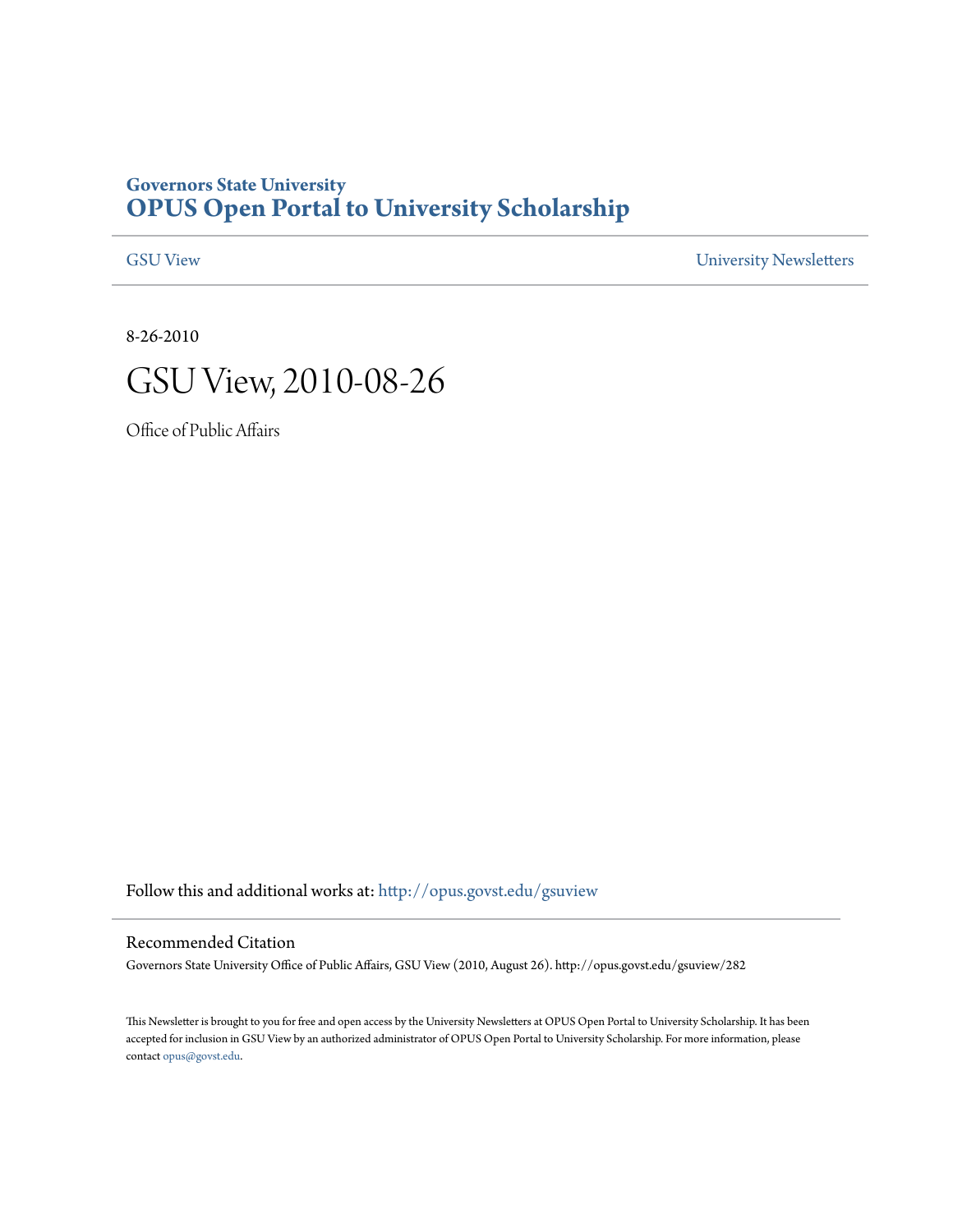

# **News and Events**

### **[Creative Success](/default.aspx?id=38703&blogid=734)**

Several CAS faculty members deserve congratulations for recent achievements.

Javier Chavira's artwork is part of a touring exhibition of 130 works by prominent Mexican artists and artists who worked in Mexico. In addition to Chavira, *Miradas: Ancient Roots in Modern Contemporary Mexican Art from the Bank of America,* includes works by Diego Ravira, Rufino Tamayo, and Gabriel Orosco. Chavira's artwork was also chosen for the collection program cover. The traveling exhibit began in Chicago last year and will be opening soon in Anaheim and then will travel to San Antonio.

"The Bank of America Collection acquired my work for their collection last year through the National Museum of Mexican Art," said Chavira. "I am truly honored to exhibiting with these giants of art history and this will serve as the impetus to push my work forward."

Daniel K Cortese's recent publication *Are We Thinking Straight? The Politics of Straightness in a Lesbian and Gay Social Movement Organization,* highlights the strategies deployment of a straight identity by an LGBT organization. A 20 percent discount is currently being offered on the purchase of this publication. For more information, contact [Dr. Cortese.](mailto:d-cortese@govst.edu)

Bastien Desfriches Doria's submission of a series of five photographs, *Genre Scenes,* was recently shortlisted at the London International Creative Competition™ (LICC). The LICC is a vehicle for facilitating contact between uniquely talented artists and an international audience. As a result, his work will be published in the LICC annual book and projected during the award ceremony in London on September 12.

"I competed as a professional of the photography industry," said Desfriches Doria. "It is a very nice way to start the year."

# **[New Reading Tutoring Session](/default.aspx?id=38702&blogid=734)**

Governors State University's Graduate Program in Reading is sponsoring The Literacy Zone, a reading tutorial program for students in grades six through high school, on Tuesdays, from September 14 through November 30, from 4:45 to 6:30 p.m. This one-to-one program brings students experiencing reading problems together with teachers who have the skills to help them. Students meet on the GSU campus with certified, experienced teachers enrolled in the Master of Arts Reading Program at GSU.

Enrollment is limited and based on the number of tutors. Students will be accepted in the order in which the completed application and registration fee are received. There is a \$100 registration fee. A refund of \$30 is made to the parents/guardians of those students who complete the program with good attendance and return all Literacy Zone materials. Snacks are provided at each session. Transportation is not provided.

For more information, contact [Dr. Mary Hession](mailto:m-hession@govst.edu) at ext. 4129.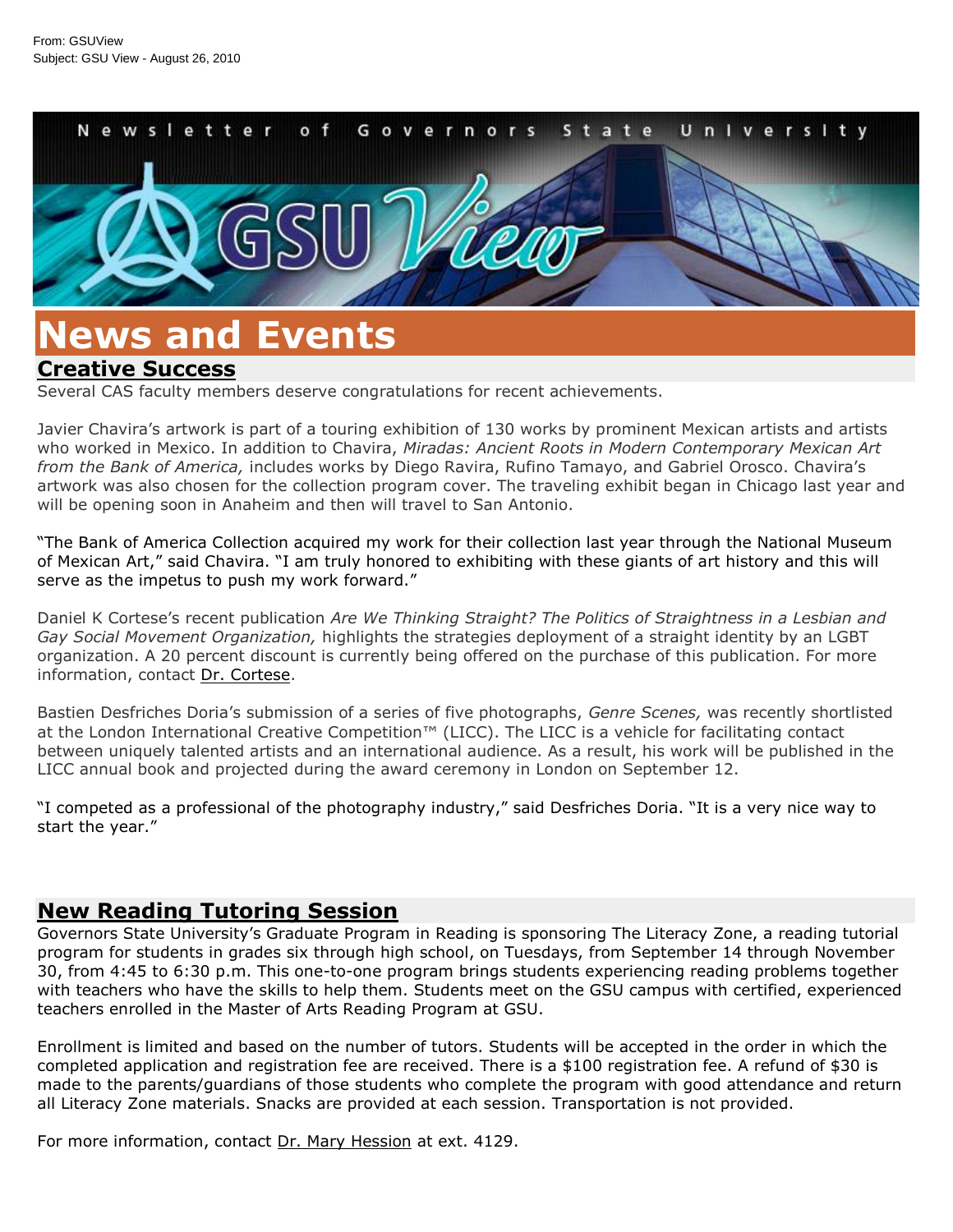# **[Free, Confidential Counseling](/default.aspx?id=38701&blogid=734)**

Free individual, couples, family, and career counseling is available at Governors State University (GSU). The Division of Psychology and Counseling at GSU offers free, confidential counseling as a service to the community and as part of its training program for advanced graduate counseling students.

Counseling services assist clients with communication issues as well as relationship and school concerns, depression, stress management, loneliness, lack of self-confidence. The GSU counseling lab also provides preventative and growth-oriented services. For example, pre-marital counseling, career counseling, play therapy, and divorce counseling are offered.

The Counseling Lab provides individual, couple, family, and group counseling for adults. Children under the age of 18 are seen only in conjunction with their parents. Career counseling services, however, are available, with parental permission, for sixteen- and seventeen-year olds.

For more information, call 708.534.4545 or visit the GSU [counseling lab webpage.](/counselinglab)

# **[20 Questions +1 With Shelina Jenkins](/default.aspx?id=38699&blogid=734)**

### [Permanent link](/default.aspx?id=38699&blogid=734)

#### **Shelina Jenkins Staff Clerk, Admission Processing**

- *Who was your most inspirational teacher?* Actually, I have two Mr. Chung, my 10<sup>th</sup> grade English teacher and Marilyn Yirku, here at GSU.
- *What is your favorite yearly event at GSU?* Aside from Christmas break, I would have to say Civil Service Day.
- *A really great night out for me is…* Spending time with family and friends, reminiscing about old times and making new memories.
- *My favorite spot in the Chicago area is…* Grant Park
- *Right now I am driving a…* Chevy Malibu, but only until I get my Bugatti Veyron back. I loaned it to a friend.
- *At the end of the day, I like to listen to…* WNUA while sipping on a cold glass of wine.
- **Regarding superpowers: Would you prefer invisibility or the ability to fly?** I would prefer invisibility because I don't always want people to know where I am.
- *Does Rod Blagojevich deserve a plaque in the Hall of Governors? Explain.* Unfortunately, yes. The hall, after all, is for governors. We can't pick and choose.
- *What was your first job?* Wendy's Old Fashioned Hamburgers.
- *What's a vacation spot you'd recommend to others?* **A cruise to the Bahamas.**

### *The Final Question: Tell us something about yourself that hardly anyone on campus knows.* Until I was 16 years old, I did not, *legally*, have a name.

To participate in GSU View's Twenty Questions Plus One, contact [Tom Houlihan.](mailto:t-houlihan@govst.edu)